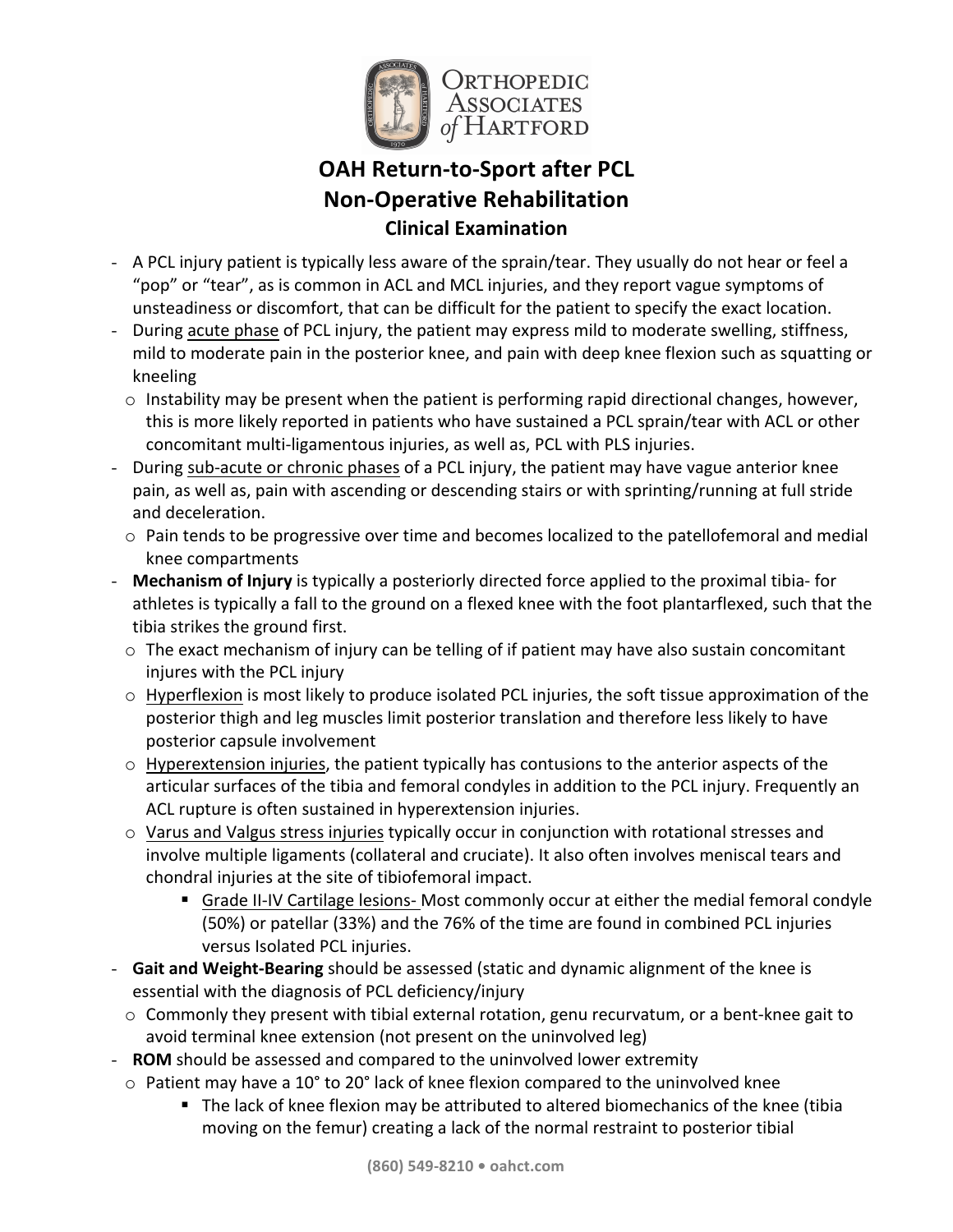displacement, whereas the tibia can shifts posteriorly earlier during knee flexion, so the endpoint is reached prior to what the knee would have with normal biomechanics.

■ Knee effusion and pain can also be contributors to the decrease in ROM

# - **Special Tests:**

# - **Tests for PCL Injury:**

- $\circ$  These tests are based on a relationship between the medial femoral condyle and the medial tibial plateau
	- A Grade I Injury is represented by posterior translation between 1-5mm
	- A Grade II Injury is between 6-10mm, where the anterior border of the tibial plateau is lying flush with the femoral condyle
	- A Grade III Injury is greater >10mm, with the anterior border of the tibial plateau lying posterior to the femoral condyle
	- A Grade III Posterior Drawer and >10 mm of posterior tibial translation is suggestive of additional injury to the posterolateral corner (PLC)
- o The Posterior Drawer Test: It is reported to be the most sensitive (90%) and specific (99%) for identifying PCL injuries. (+LR=90, -LR=0.10)
	- It is performed with the patient supine with their hips flexed to  $45^\circ$  and knees flexed to 90°. The tibia is in neutral position (no rotation) with their foot flat on the examination table (to decrease the likelihood of a false-negative test for PCL injury and a falsepositive for ACL, by minimizing tension through the posterior lateral corner and allowing for maximal posterior tibial translation/subluxation.) The clinician stabilizes the patient's foot and palpates for the anterior joint line between the femoral condyles and the tibial plateau. Their thumbs are placed along the anterior tibial plateau with their fingers wrapped around the tibia assessing for hamstring muscle activation. A posteriorly directed force is applied to the tibia, while assessing the medial tibial plateau position in reference to the medial femoral condyle. The clinician assess/measures the amount of posterior tibial displacement and quality of end feel.
- $\circ$  The Posterior Sag Test (also called the Step-Off Sign): evaluates the integrity of the PCL against gravity. It has a sensitivity of 79% and a specificity of 100%.  $(+LR=79,$  and  $-LR=0.21)$ 
	- **E** It is performed with the patient in supine the clinician lifts both of the patients hips 45 $^{\circ}$ and knees to 90° of flexion. The patient is asks to relax the muscles of the lower extremities while the clinician maintains the sagittal alignment of the legs. A side-by-side comparison of the position of the tibias is observed for a posterior sag of the tibia on the femur. In a PCL deficient knee gravity will cause the tibia to rest in a posteriorly subluxed position compared to the uninvolved knee.
- $\circ$  The Godfrey Test: Also tests the PCL in reference to gravity
	- **•** The patient is asked to actively raise their knees and hips to 90° of flexion. The clinician supports the legs in this position and asks the patient to completely relax their legs, while a side-by-side comparison is made. If the PCL is deficient gravity will cause the tibia to rest in a posterior subluxed position, causing the tibia tubercle to be less prominent on the involved leg.
- o The Quadriceps Active Test: Reported sensitivity of 54%-98% and a specificity of 97%-100%. (+LR= 18, -LR=0.47
	- **•** The patient is in supine with the knee flexed between  $80^\circ$ -90°, and the foot resting on the table with neutral rotation. The clinician stabilizes the foot at the ankle and asks the patient to fire their quad by trying to extend their leg sliding their foot on the table. The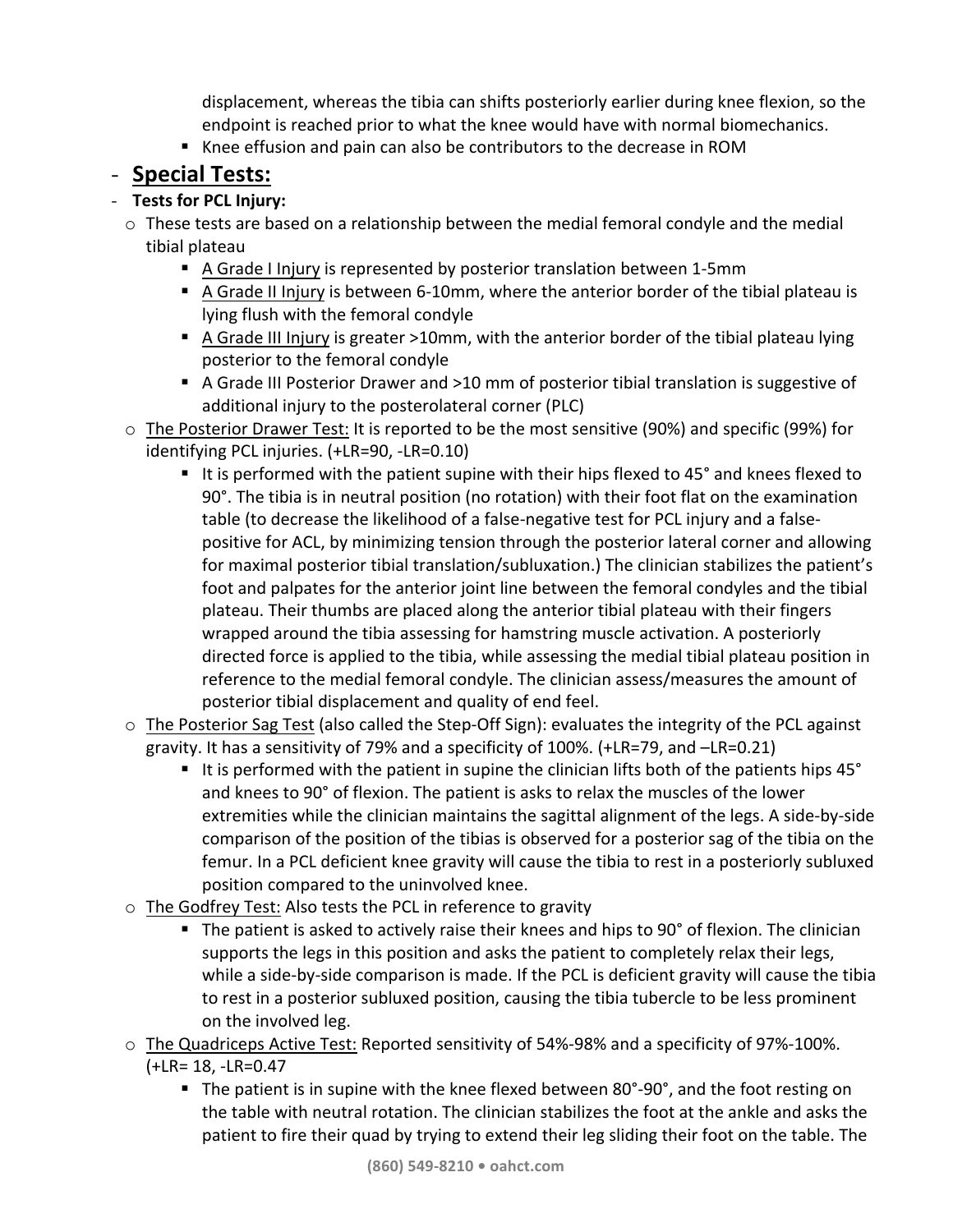clinician prevents the foot from moving and observes for positional changes at the knee. In a PCL-deficient knee, voluntary contraction of the quadriceps will anteriorly reduce the posterior subluxed tibia. A positive test for PCL disruption is a tibial reduction greater than 2 mm.

- $\circ$  The Whipple Test: This test has few sensitivity and specificity values in literature.
	- **The patient is prone with their knee flexed to approximately 70°. The clinician grasps the** distal tibia with one hand, to support the leg, and applying a posteriorly force to the tibial tubercle with the other hand. This test allows accurate clinical evaluation while avoiding quadriceps contraction.

# **-** PCL injuries involving concomitant injuries:

- $\circ$  The Dial Test: This test is used to differentiate between isolated PCL injuries and combined PCL and Posterior Lateral Corner (PLC) injuries.
	- There are 3 ways to perform this test- patient is either prone or supine and is performed at both 30° and 90° of knee flexion.
	- The external rotation can be assessed by comparing the medial aspect of the foot with the shaft of the femur.
	- A difference of >10° at 90° of knee flexion compared to the contralateral lower extremity is considered indicative of a PCL injury
	- An increase in external rotation of  $\geq 10^{\circ}$  at 30° knee flexion, but not at 90° of knee flexion, is suggestive of an isolated PLC injury
	- An increase in external rotation at both 30° and 90° of knee flexion, is suggestive of a combined PCL and PLC injury.
	- **In Prone:** The knees are held together and bent to 30°, with the clinician at the end of the table holding the feet in dorsiflexion. The clinician applies an external rotational force through the patient's heels with the clinician hands alongside the talo-calcaneal contours, and compares the amount of rotation of the tibial tubercle to the contralateral lower extremity. The test is repeated with the knees bent to 90°.
	- **In Supine:** The test is performed the same as in prone with the patient in supine.
	- The second way this test can be performed in supine is with one leg hanging of the edge of the table with the knee in 30° of flexion. The clinician stands beside the table and stabilizes the thigh with one hand, while the other hand performs the external rotation through the foot. The tibial tubercle motion is observed and compared to the contralateral lower extremity. If the dial test is positive then perform the test at 90° of knee flexion. For this, the thigh should not be resting on the table, either hold the leg in one hand, or rest the foot on the table while performing the rotation in 90° of knee flexion.
- $\circ$  The Slocum Test: Is performing the posterior drawer test with the tibia internally and/or externally rotation. This may suggest further ligamentous injuries (combined injuries versus isolated PCL injuries).
	- Increased posterior tibial displacement with tibia internally rotates is suggestive of a concomitant MCL or posteromedial corner (PMC) injuries.
	- Increased posterior tibial translation with the tibial external rotation may be indicative of the presence of LCL or posterolateral corner (PLC) injuries.
- $\circ$  Reverse Pivot Shift Test: When positive, it is indicative of a PLS disruption.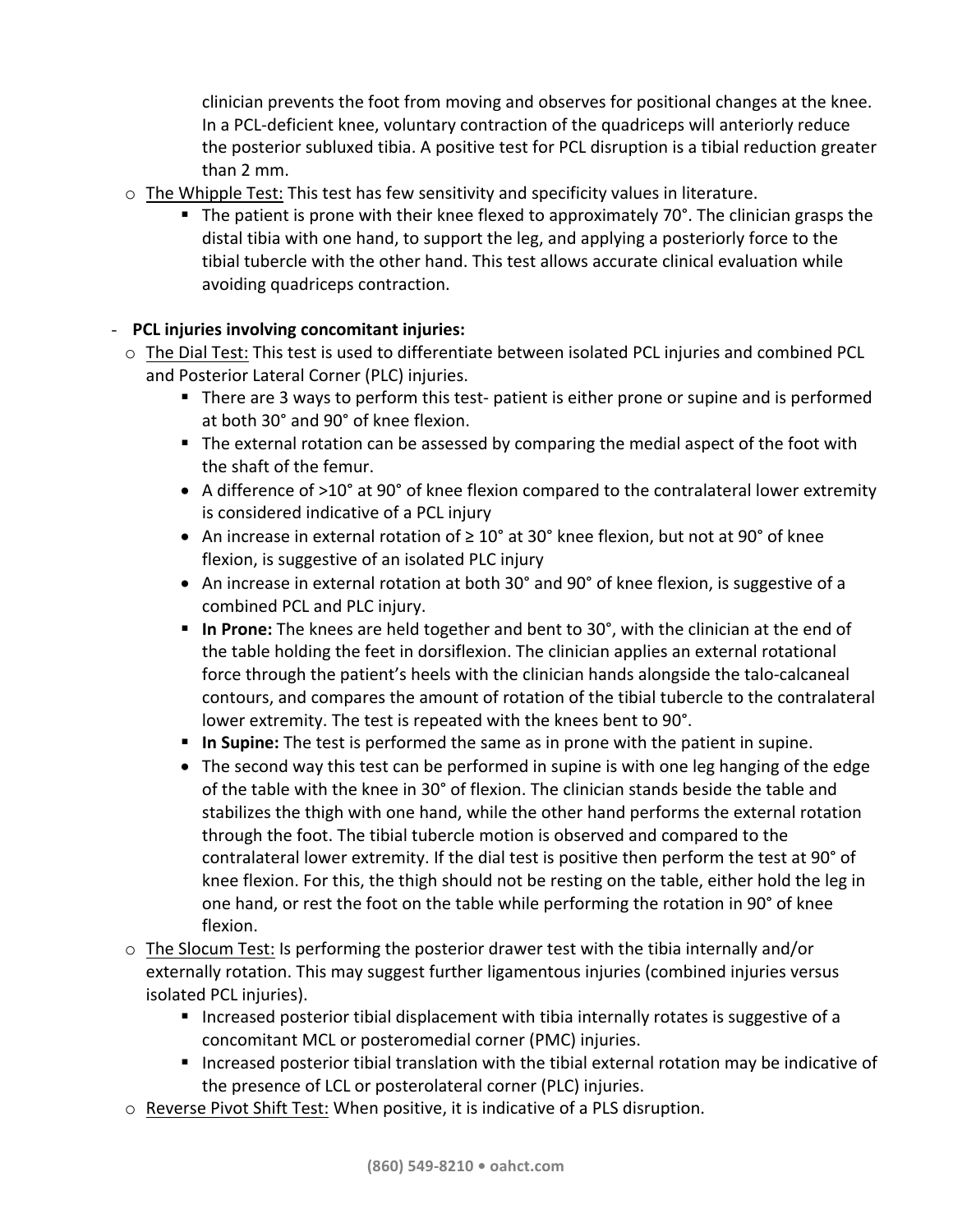- **The patient is supine with the knee flexed to 90° the clinician grasps the patient's distal** tibia with one hand and the proximal tibia with the other hand. A valgus stress and external rotation is applied through the tibia, while passively extending the knee.
- **•** If positive, a shift or clunk will occur at approximately  $20^\circ$ -30° of knee flexion. This resulted in a posteriorly subluxed lateral tibial plateau relocating anteriorly from the action of the iliotibial band.
- Reported sensitivity is 26% and specificity is 59%, with +LR of 0.63 and -LR of 1.25.
- $*$  **This test is not able to test for the presence of PCL injury**
- $\circ$  Varus Stress Test: This test is performed at 0° and 30° of knee flexion.
	- An increase in varus laxity at  $30^\circ$  is indicative of an LCL injury
	- A slight increase in varus laxity at  $0^\circ$  is indicative an additional injury to the posterolateral structures, whereas a significant opening at  $0^\circ$  is indicative of a combined injury involving one or both of the cruciate ligaments.

# **Rehabilitation**

Keys to Rehabilitation: (Grade I or II isolated PCL Tears):

- 1- During Acute Management
	- a. Focus should be on reducing knee effusion, and restoring knee ROM, and on working lower extremity kinematics rather than just specific muscle groups in isolation.
- 2- Strengthen the Quadriceps
	- a. A stronger quadriceps encourages anterior tibial translation, as well as, may also absorb forces across the knee joint by minimizing the articular cartilage deterioration.
- 3- Protect Articular Surfaces
	- a. Need to select rehabilitative exercises that minimize stress across the patello-femoral joint and medial femoral condyle to prevent premature degeneration/arthritis. Open Kinetic Chain (OKC) Knee Extension from 90°-45°, and Closed Kinetic Chain (CKC) Knee Extension from 45°- full extension (0°).
	- b. The presence of any pain, especially joint pain, or increased effusion during rehabilitation exercises indicates a need to reduce the exercises volume, intensity, difficulty, or resistance amount.
- 4- Monitor Medial Tibiofemoral Joint Pressures
	- a. A decreased load on the menisci results in an increased force transmitted through the tibiofemoral joint, secondary to the posterior laxity causing the medial menisci to function abnormally, and is believed to be the cause of many of the symptoms of disability with PCL injury.
	- b. The clinician must monitor symptoms along the medial tibiofemoral joint line, because pain there is an early sign of degeneration of the knee joint.
	- c. The patellofemoral joint may also present with symptoms. The tibia will sag as a result of the increased posterior laxity, resulting in increased patellofemoral shear forces during OKC exercises So, exercises that create high patellofemoral shear forces must be limited to prevent degeneration of this joint.
- 5- Train the Gastrocnemius
	- a. In research, during all tested knee flexion angles (with gastrocnemius tensioning), the tibia was translated anteriorly.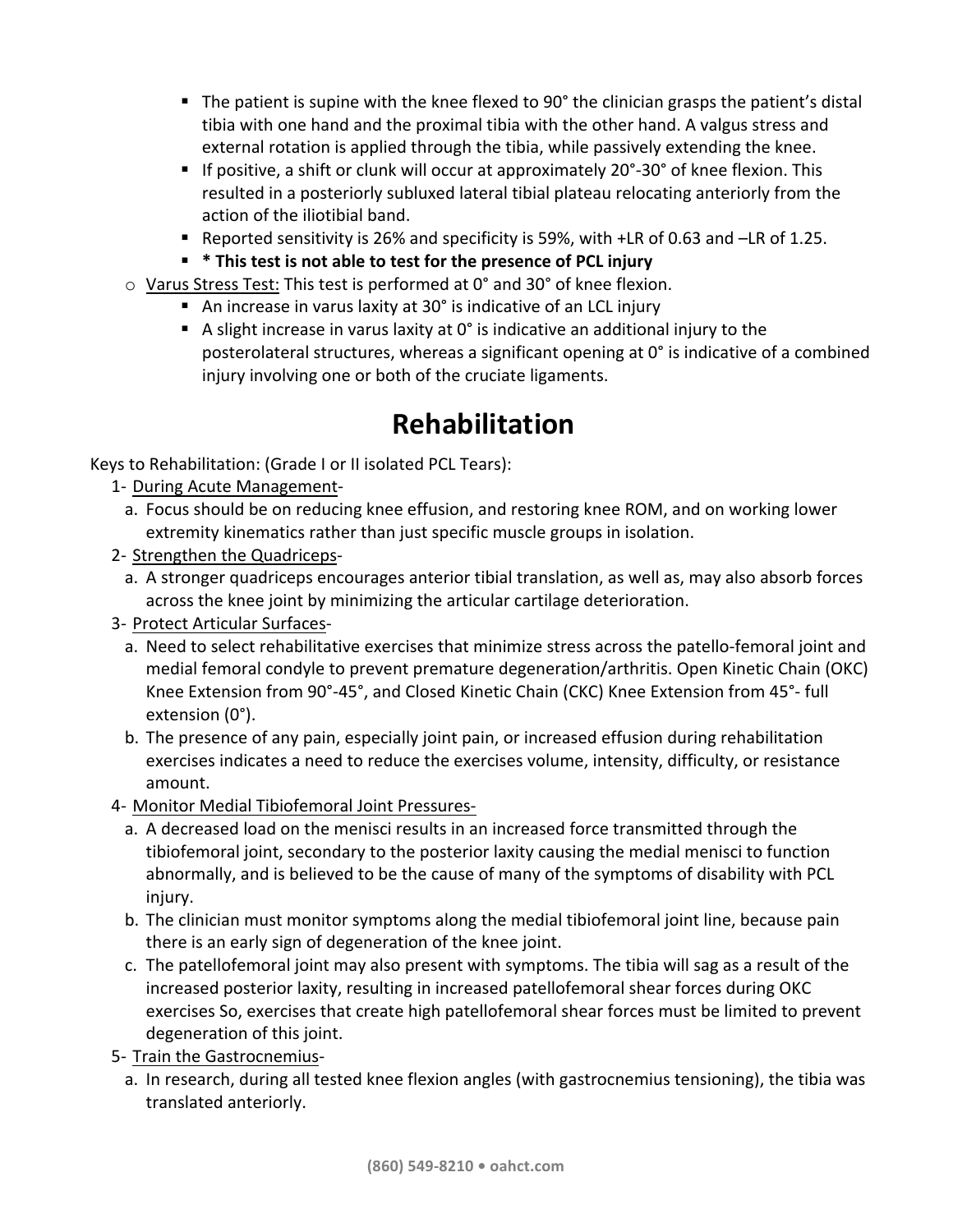6- Preservation of Secondary Restraints-

- a. Research suggests that gravity and OKC Hamstring exercises can have a negative effect on PCLdeficient knees, by creating a posterior tibial translation. Resisted OKC hamstring/knee flexion exercises should be avoided, strengthen hamstrings in a CKC environment.
- 7- Enhance Muscle Response Time
	- a. Not much research has been devoted to this topic in PCL-deficient knee, like the ACL. However, it is advantageous for PCL-deficient knees to have strong quadriceps, so it is also important that the muscle response time be enhanced so muscle timing of the firing is appropriate. This is accomplished through challenging agility, balance and coordination.
- 8- Eccentric Strengthening Exercises
	- a. This type of training should be included in treatment for the quadriceps and hamstring muscles, because research has shown that the injured leg of patient tends to be weaker eccentrically for both quadriceps and hamstrings.
- 9- Closed-Kinetic-Chain Exercises
	- a. Should also be performed because they allow for increased neuromuscular control/reeducation, for balance, coordination, and proprioception.
	- b. CKC exercises help create co-activation of the antagonist muscles that can decrease tibiofemoral shear forces during active knee flexion and extension
- 10- Bracing and Orthotics
	- a. For a symptomatic patient, the use of a PCL Brace to mechanically minimize posterior tibia translation may be advantageous. For patients with medial compartment arthritis or a varus thrust, a lateral heel wedge may be beneficial to relieve symptoms. Research has shown lateral heel wedges to decrease adduction moment at heel strike and reduce pain in patients with mild to moderate medial compartment arthritis.

# **Initial Phase (Weeks 1-2)**

#### **Goals of this Phase:**

- 1- Reduce/eliminate all swelling/edema from injured knee
- 2- Restore P+ AROM of the injured knee to  $\geq 0^{\circ}$ -115°
- 3- Restore normalized gait pattern

#### **Treatment:**

- Bracing: Some patients braced in a full extension brace for a period of 2-4 weeks depending on MD recommendations and severity of PCL injury and concomitant injuries
- Modalities:
	- $\circ$  Cryotherapy to control/eliminate swelling
	- $\circ$  ESTIM/NMES to enhance quadriceps firing
- Exercises:
	- $\circ$  **ROM:** is initially (week 1) through pain-free range of 0°-70°, and gradually increased per patients tolerance. Full ROM by weeks 2-4, depending on patient and severity of the injury.
	- o **PROM:** With the tibia supported to minimize posterior glide of the tibia
	- **Quadriceps Exercises:** OKC extension 90°- 45° (can be with external resistance), CKC exercises 45° to full extension (Mini Squats, Terminal Knee Extension with the resistance applied to the distal knee/proximal tibia)
		- Multi-Angle isometric quadriceps strengthening  $(60^\circ, 40^\circ, 20^\circ)$  can also be performed
	- $\circ$  **Gastrocnemius Exercises:** Weight-bearing Heel Raises [Double-leg (DL) progressing to Single-leg (SL)]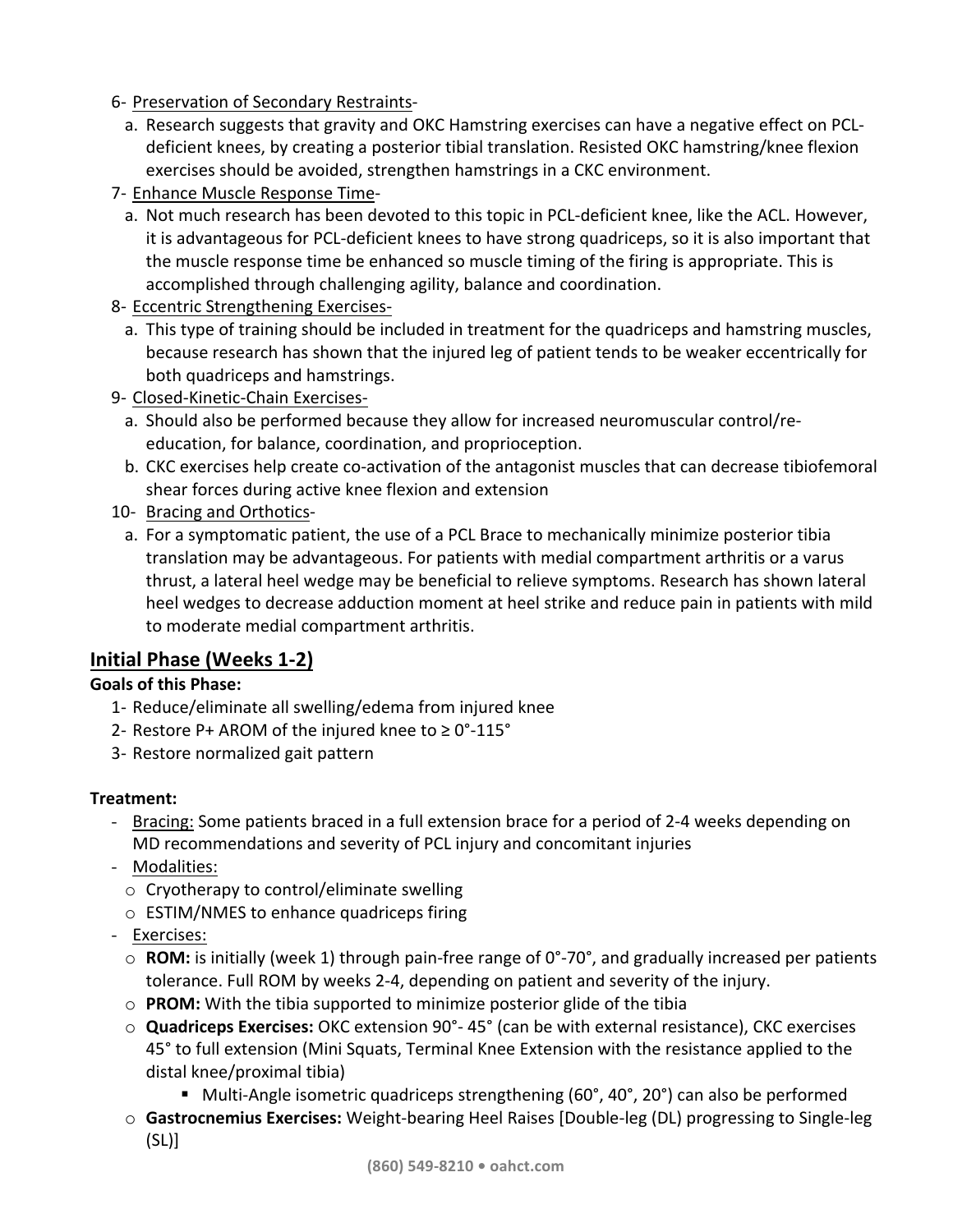- o Stationary Bicycle
- o Lateral Step Ups
- $\circ$  **Hip and Core exercises:** for any dysfunctions found on evaluation, that does not effect restrictions for the knee.
- $\circ$  **Good exercises for preservation of secondary restraints:** Bilateral LE Deadlifts, Good Morning Exercise, and Bilateral and Unilateral Bridging
	- All exercises chosen should be able to be performed without reproduction of **symptoms**

#### **Criteria for progression to next phase:**

- 1-  $0^\circ$   $\geq$  115°, and should be pain-free
- 2- Normal gait pattern
- 3- Absence of swelling/edema of injured knee
- 4- Good quadriceps contraction.
- 5- No pain with any exercises from Initial Phase

# **Intermediate Phase (~ Weeks 3-6)**

#### **Goals of this Phase:**

- 1- To restore full A+PROM of the injured knee
- 2- To be able to discontinue used of mobilizer (per MD)
- 3- To restore quadriceps strength to within 80%-90% of the uninjured leg
- 4- Advance to an aggressive strengthening and proprioceptive exercises- **When Quadriceps strength is good**
- 5- Get a baseline FMS, Y-Balance assessment and the first 4 Hop Tests: (1-SL hop for distance test, 2triple hop for distance test, 3- triple cross over hop test, 4- The 6-meter timed hop test), scores at  $\sim$  week 4-6

#### **Treatment:**

- Bracing: Typically discontinued by weeks 3-4, dependent upon MD recommendations for patient's progression
- Modalities:
	- $\circ$  Continue any/all modalities PRN
- Exercises:
	- **ROM:** A+PROM, By week 3 patient should have 0°-115°, and progress exercises that promote achievement of full knee ROM by approximately week 4-6
	- $\circ$  Continue all above exercises progressing weights
	- $\circ$  Knee Extension (90°-0°), Hip Abduction & Adduction exercises
	- $\circ$  **Quadriceps Exercises:** If quadriceps firing and strength is good, than the patient can be progressed to an aggressive strengthening and proprioception programs
		- Progression exercise examples: unilateral dead lifts, resisted plantar flexion, step-ups, backward walking on the treadmill, balance, and reactive training exercises
	- $\circ$  Wall Squats (0°-75° initially), Vertical Squats (0°-60° initially)-> Goblet Squats-> Sumo Squats
	- $\circ$  Hamstring curls (zero/light resistance) (0°-45°)
	- $\circ$  Once quadriceps strength is 85% compared to the uninjured leg and quadriceps peak torque to Body Weight ratio to  $\geq$ 80%, good neuromuscular control of the knee (no visible lag or varus/valgus movements with exercises), and demonstrate improved endurance, running drills and light agility training may be incorporated (typically  $\sim$  4-5 weeks)
	- $\circ$  Begin Walk-to-Run Protocol at 4-6 weeks post-injury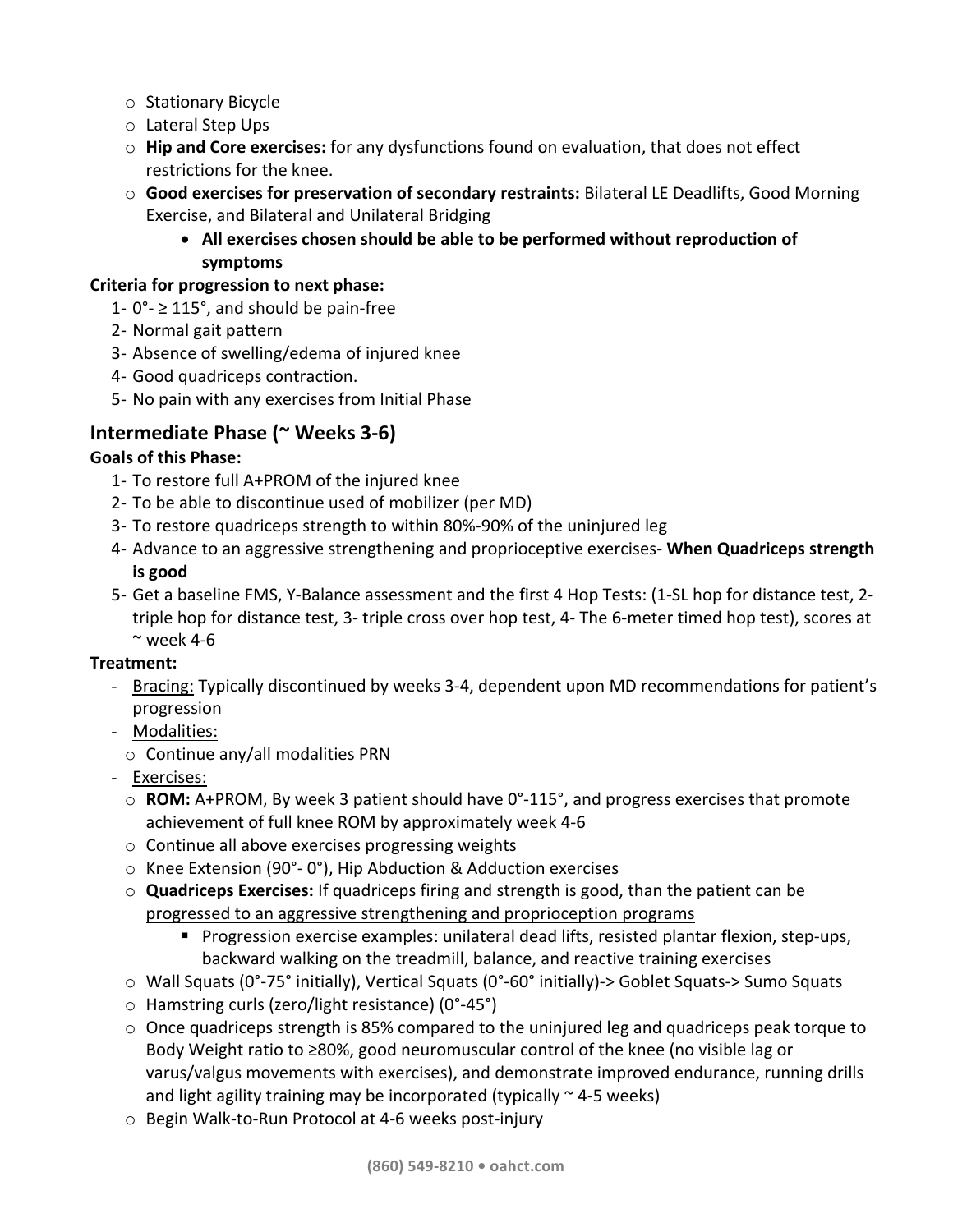#### **Criteria for progression to next phase:**

- 1- Full A+PROM of injured knee, comparable to uninjured knee
- 2- No pain or increased effusion during or after performing exercises
- 3- Demonstration of good knee and quadriceps strength and neuromuscular control (see above criteria)
- 4- No varus/valgus movement or knee pain with Single-Leg Squat Test
- 5- Score within gender/age/sport averages with Core Testing (see test list)

# **Return to Activity Phase (~ 7-12 Weeks)**

### **Criteria for entering this Phase:**

- 1- Full ROM
- 2- A score of  $\geq$ 14/21 on the FMS Assessment Screen
- 3- No statistical asymmetries and 90% of standards of peers on the Y-Balance Assessment
- 4- Hop Tests (90% or higher compared to non-injured leg)
- 5- Limb Symmetry Index (LSI) of 90% or greater on hop tests
- 6- IKDC Score  $\geq$  85%, or the KOOS score of  $\geq$ 85
- 7- KOS-Sports Score 90% or greater
- 8- No change in knee laxity (clinical exam or  $\lt/=2$ mm on KT 2000 test)
- 9- Isokinetic testing: (if available)
- i. Quadriceps (80% or greater) compared to non-injured leg
- ii. Hamstring  $(100\% 110\%)$  compared to non-injured  $leg$
- iii. Hamstring-Quadriceps Ratio (70% or greater)

#### Goals of this phase:

- 1- Continue to restore maximal strength, ROM, and normalize proprioceptive/neuromuscular control of the injured knee
- 2- Repeat FMS and Y-Balance assessments  $\sim$  every 4 weeks after initial testing and at the end of this phase
- 3- Begin Interval Running protocols
- 4- Begin Plyometric protocol
- 5- Progress skill training
- 6- Perform Return to Sport Activity Testing (Power, Agility, Speed, Repeat Hop Tests with the addition of Hop-to-Stop tests)
- 7- Gradually return to sport specific training

## **Treatment:**

## - Exercises:

- $\circ$  Begin and progress Interval Running Protocol
- $\circ$  Continue quadriceps strengthening and any other exercises to address any deficiencies found during assessments and visual observations of movement
- $\circ$  Begin Plyometric protocol at weeks 7 progressing through all 3 phases to week 12
- Continue agility, reactivity, and endurance drills/exercises:
	- $\circ$  Cariocas, zigzags, side-shuffling
	- $\circ$  Begin sudden start and stops, figure-8's, 45° and 90° cutting drills, box jumps (progressing & varying heights up to 20cm)- (When functional testing and observation suggests clearance)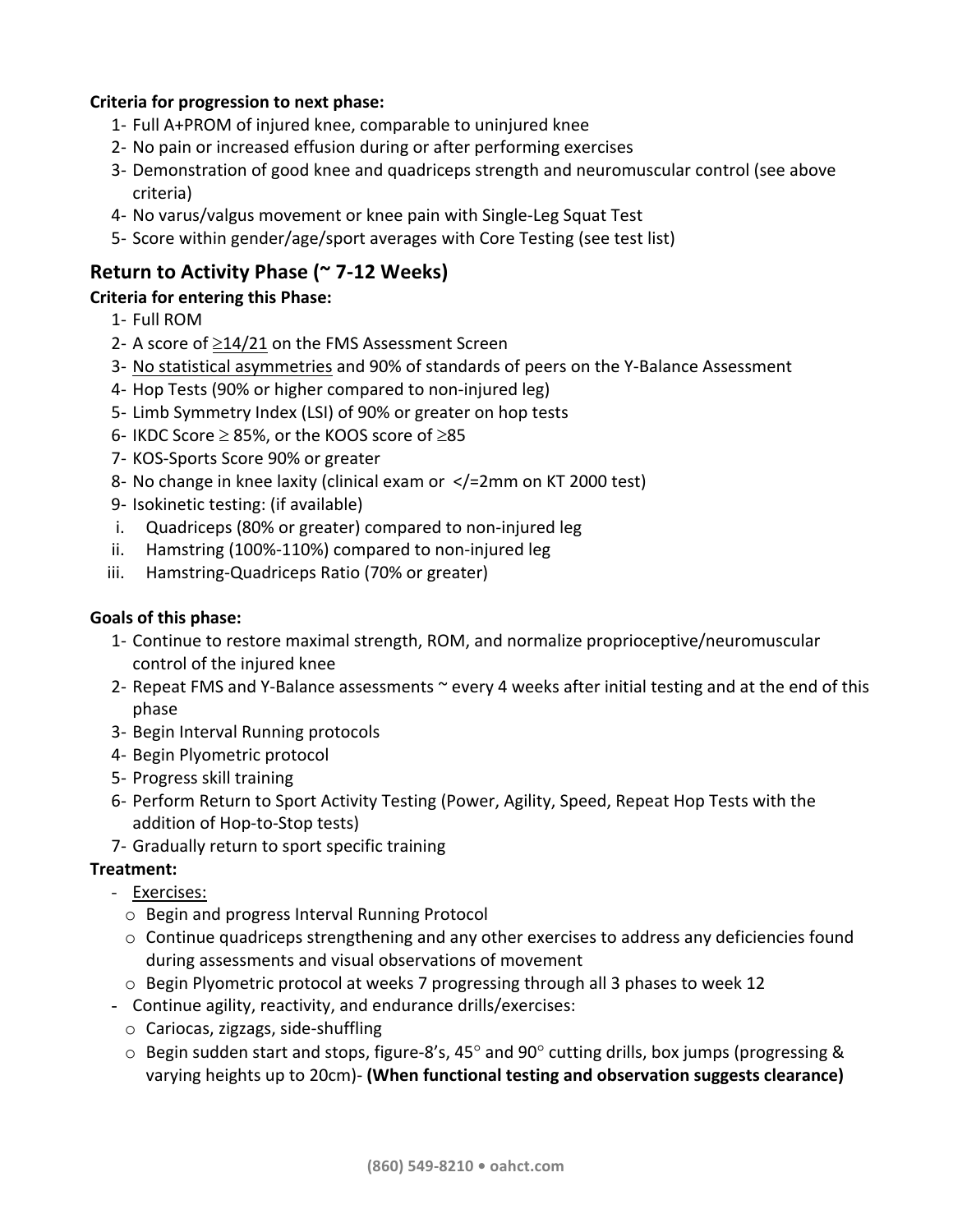## **Functional Testing:** for progression to sport-specific training- can be perform over multiple days-**See Attached Sheets**

Strength and Power Testing:

- Single-Leg Squat test/ Single-Leg Squat test
- Vertical Jump test
- Figure-8 Hop test
- Up-Down test
- Hexagon test (DL), Modified Hexagon Hop test (SL)

Speed, Agility, and Quickness Testing:

- T-Test
- Three-Cone Drill Test
- Slalom Test
- Backward Movement Agility Test
- Zigzag Run Test

#### Core Testing:

- Segmental Multifidus Test
- Trunk Curl Up Test
- Double-Leg Lowering Test
- Side Bridge Test
- Prone Bridge Test
- Supine Single-Leg Bridge Test
- Extensor Endurance Test

#### Function and Balance Testing:

- FMS Assessment Screen
- Y-Balance Test

## **\*Return-to-Sport Protocol- See Specific Sport Return-to-Sport Protocols**

Criteria for Return-to-Sport Specific Protocols:

- A score of  $\geq$ 16/21 on the FMS Assessment Screen
- Y-Balance Test- No asymmetries and statistically equal (100%) to peers with data analysis through the software (Move to Perform®)
- Limb Symmetry Index (LSI) Of  $\geq$ 95% on hop tests
- Isokinetic testing: (if available)
	- $\circ$  Quadriceps (90% or greater) compared to non-injured leg
	- $\circ$  Hamstring (100%-110%) compared to non-injured leg
	- o Hamstring-Quadriceps Ratio (80% or greater)
- IKDC score of  $\geq$ 85%, or KOOS score of  $\geq$ 90
- Knee Outcome Survey-Sports Activities Scale (KOS-SAS):  $\geq$  95%
- SL Hop tests  $\geq$ 95% compared to non-injured leg
- No discomfort or swelling, and passing/statistically equal to normative values (if available) with above Functional Tests